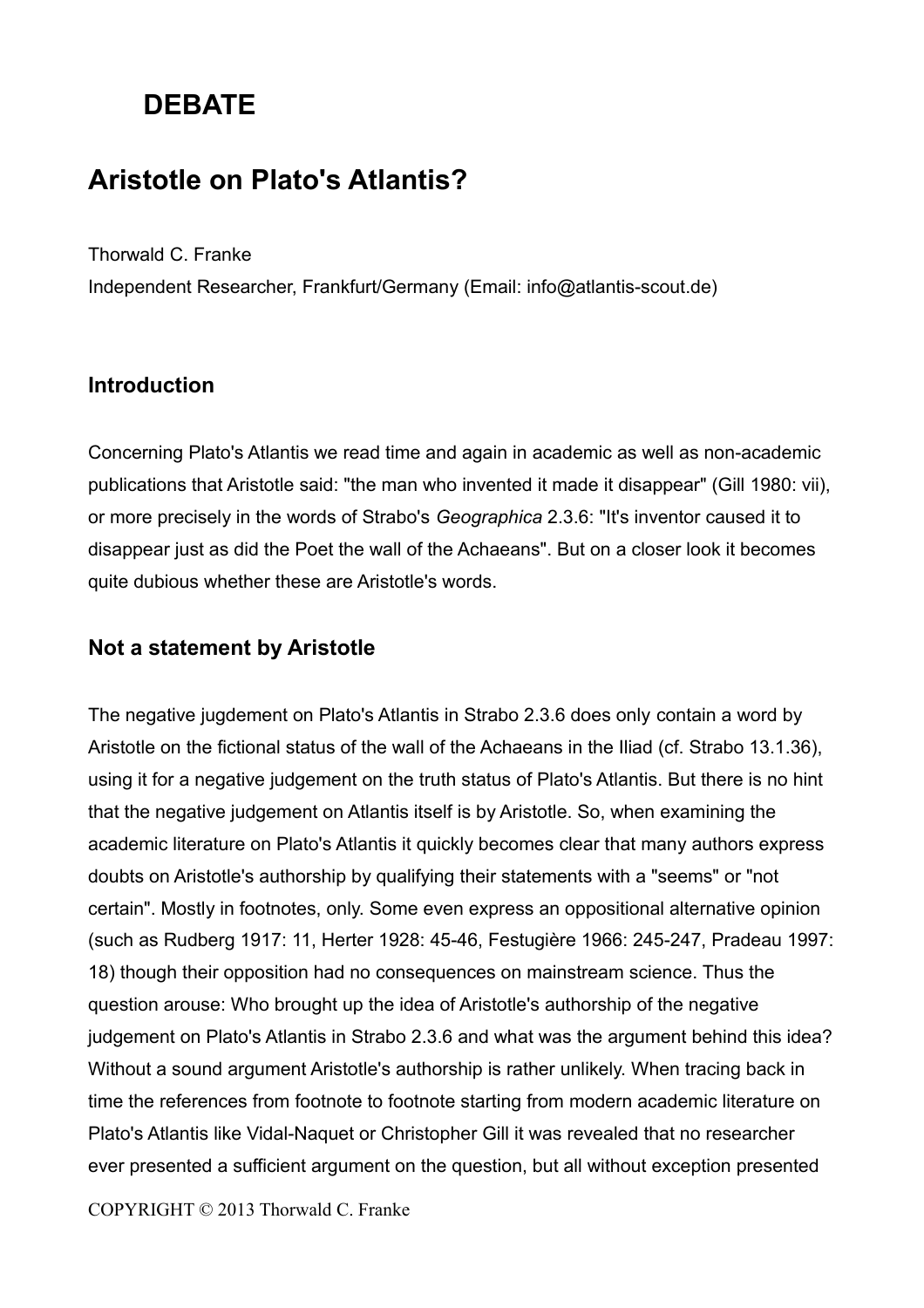references to works of other authors, sometimes accompanied by a short insufficient argument and some qualifying words such as "seems" or "entirely hypothetical". And there was more: The chain of references from author to author converged always at one and the same initial author: the French astronomer Jean-Baptiste Joseph Delambre, in 1816. And Delambre revealed his argument: He allegedly read about Aristotle's authorship in Casaubon's commentary on Strabo's *Geographica* from 1587 – but Casaubon's commentary does not say this! So we have to face a surprising fact: A mistake crept into academic literature step by step over the last 200 years. Even more surprising is that all collections of Aristotle's works and fragments never incorporated the negative judgement from Strabo 2.3.6 as Aristotelian. Do researchers on Plato and Aristotle not talk to each other?

#### **What did Aristotle think, then?**

Before the idea of Aristotle's authorship of the negative judgement on Plato's Atlantis in Strabo 2.3.6 found more and more followers, academic literature presented the opposite case: Aristotle was thought to be in favour of the existence of Plato's Atlantis because of his geological considerations (cf. e.g. Paulys Realencyclopaedie 1866: *s.v. Atlantis insula*). Already Proclus argued for the reality of Plato's Atlantis using passages from Aristotle's works. This is of course no sufficient argument. More fruitful is a look at Aristotle's followers in antiquity. Posidonius, who is known to usually have kept close to Aristotle's views, was uncertain but rather inclined to assume the existence of Atlantis, what can be seen in Strabo 2.3.6: "... and Posidonius thinks that it is better to put the matter in that way than to say of Atlantis: 'Its inventor caused it to disappear, just as did the Poet the wall of the Achaeans.'" From Theophrastus who was direct successor to Aristotle as head of the Peripatetic school we have a fragment in Philo's *De aeternitate mundi* talking of Plato's Atlantis as a reality. David T. Runia (1986: 85) suspects that maybe Philo inserted the passage on Atlantis into Theophrastus' text but at the same time he expresses awareness that his argument is weak: Runia's only argument is that Theophrastus' teacher Aristotle allegedly showed opposition to the existence of Atlantis in Strabo 2.3.6. Now, this is an invalid argument bearing the danger to create a vicious circular argument. – Very often it is claimed that Aristotle opposed the existence of Plato's Atlantis because he never wrote about it. But in fact Aristotle never was reluctant to present his opposition to Plato. Silence usually indicated consensus, not dissent. Maybe in this case, silence indicates uncertainty

COPYRIGHT © 2013 Thorwald C. Franke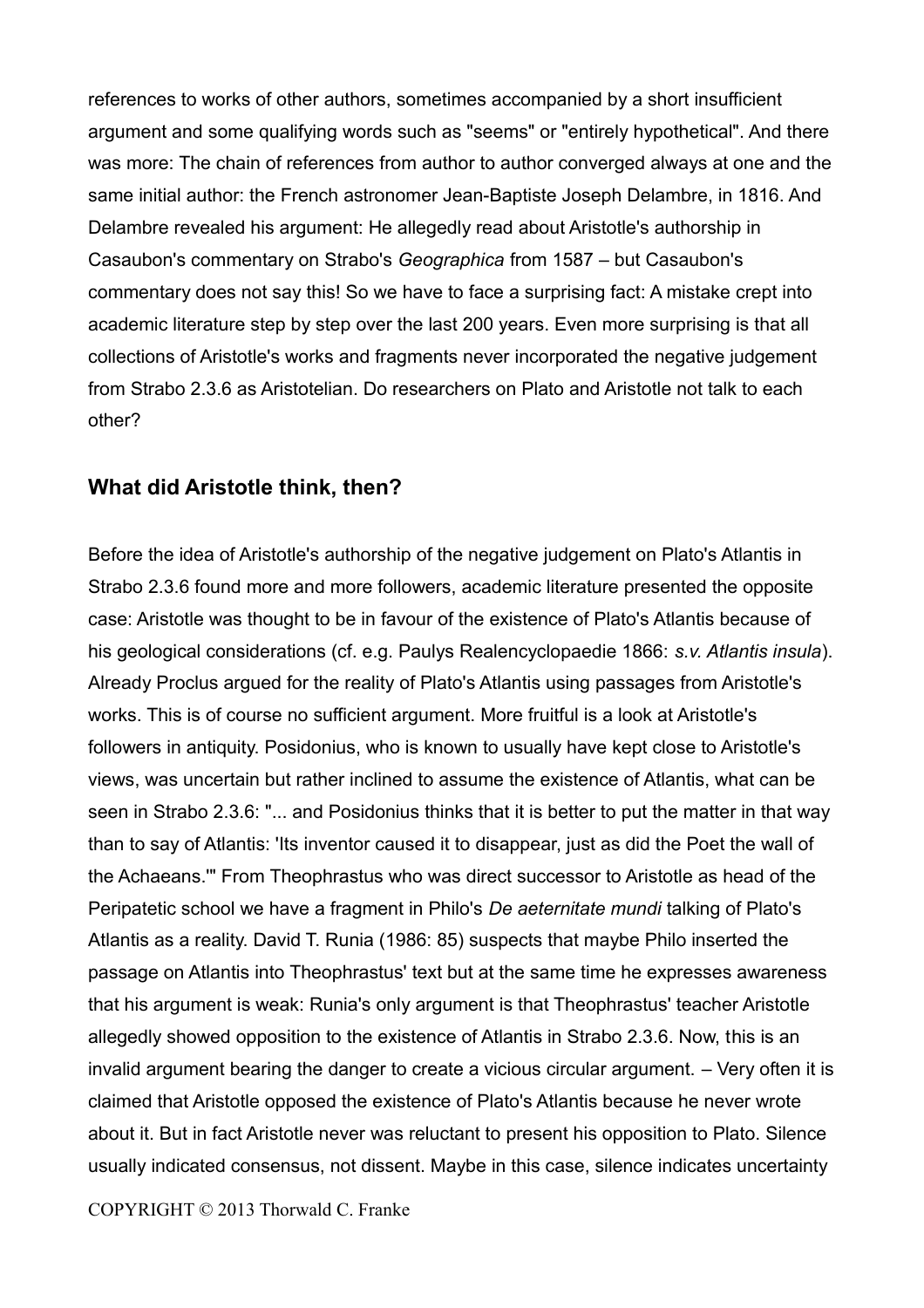as was already expressed by Posidonius – but dissent with Plato is not a matter of silence in Aristotle's works. Many passages in Aristotle's works on geological, political and cultural issues rather support Plato's views expressed in *Timaeus* and *Critias* than to oppose them, such as cyclical catastrophism and repeated rebirth of culture. Putting it all together we find Posidonius' opinion to fit best to the conditions determining the possibilities for Aristotle's opinion on Plato's Atlantis: Not knowing, i.e. uncertainty, but leaning towards the existence of Plato's Atlantis ("it is better to put the matter in that way"). This is a subtle attitude towards Plato's Atlantis which is worthy of and suited to the great thinker Aristotle. And maybe Posidonius' judgement in Strabo 2.3.6 is relying on Aristotle's own words as so many other of Posidonius' judgements?

### **Conclusion**

As was clear from the beginning, with our results no pseudo-scientific "lost continent" did surface from beneath the waves of the Atlantic Ocean – but our results are still considerable: The question how Plato's Atlantis was judged in antiquity was enriched by a new aspect worth of discussion. The debate on Aristotle's opinion is open again. Other issues are the question of quality of research in classical studies considering an amazing and long-lasting mistake, and the communication of researchers on Plato and Aristotle. Find detailed research, argument, result, discussion and bibliography in Franke 2012.

### **References**

Delambre J.B.J. 1816. Review of: Voyages d'Ali-Bey el Abbassi; in: *Magasin Encyclopédique ou Journal des Sciences, des Lettres et des Arts.* Paris: 329-333.

Delambre J.B.J. 1817. *Histoire de l'Astronomie Ancienne*. Volume 1. Paris.

Festugière A.J. 1966. *Proclus – Commentaire sur le Timée.* Volume 1. Paris.

Franke Th.C. 2012. *Aristotle and Atlantis – What did the philosopher really think about Plato's island empire?* Norderstedt. German: *Aristoteles und Atlantis*. 2010.